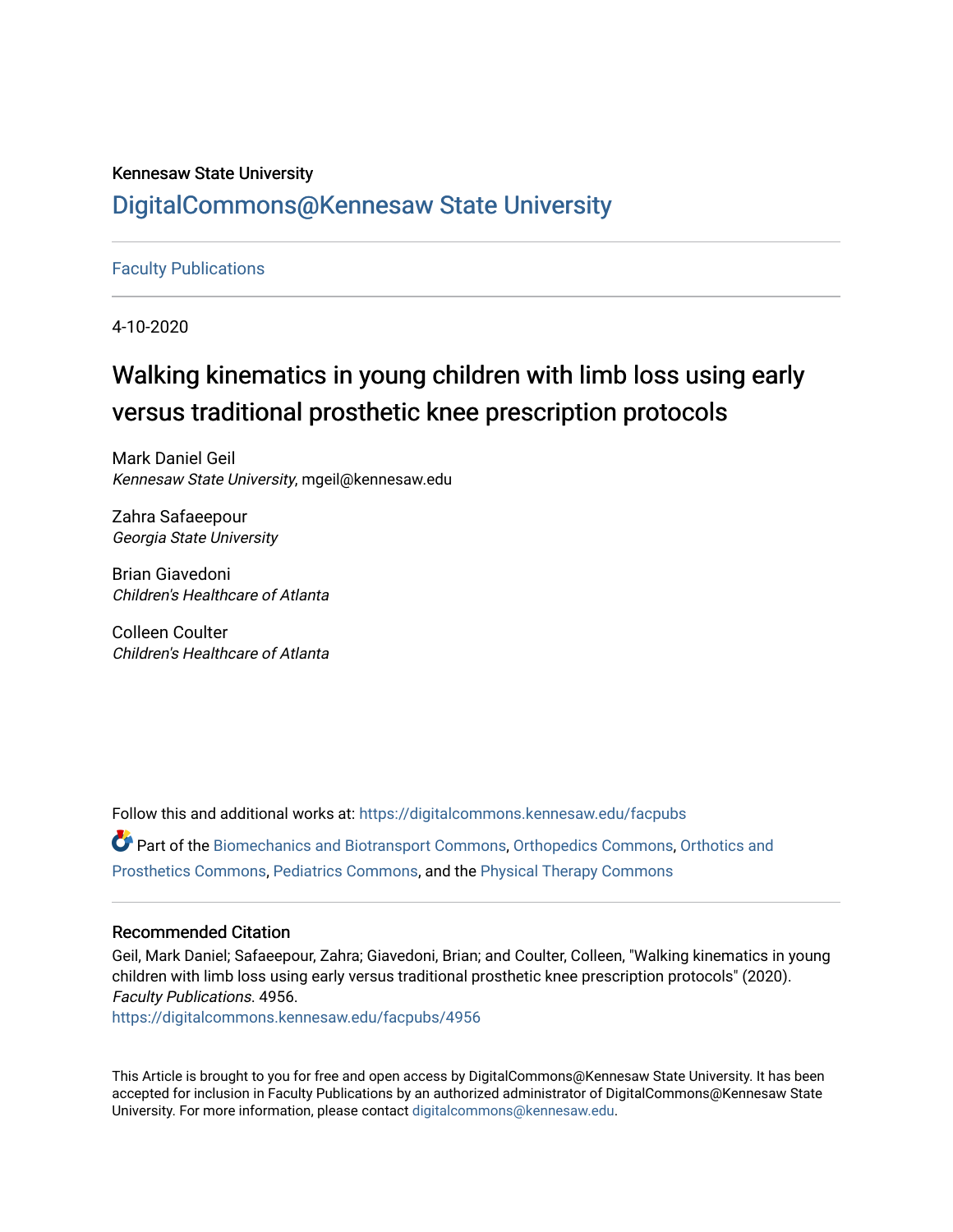

## **OPEN ACCESS**

**Citation:** Geil MD, Safaeepour Z, Giavedoni B, Coulter CP (2020) Walking kinematics in young children with limb loss using early versus traditional prosthetic knee prescription protocols. PLoS ONE 15(4): e0231401. [https://doi.org/](https://doi.org/10.1371/journal.pone.0231401) [10.1371/journal.pone.0231401](https://doi.org/10.1371/journal.pone.0231401)

**Editor:** Arezoo Eshraghi, Holland Bloorview Kids Rehabilitation Hospital, CANADA

**Received:** January 29, 2020

**Accepted:** March 23, 2020

**Published:** April 10, 2020

**Copyright:** © 2020 Geil et al. This is an open access article distributed under the terms of the [Creative](http://creativecommons.org/licenses/by/4.0/) [Commons](http://creativecommons.org/licenses/by/4.0/) Attribution License, which permits unrestricted use, distribution, and reproduction in any medium, provided the original author and source are credited.

**Data Availability Statement:** Data are publicly and freely available via Dryad at doi: [10.5061/dryad.](https://doi.org/10.5061/dryad.0rxwdbrw4) [0rxwdbrw4.](https://doi.org/10.5061/dryad.0rxwdbrw4)

**Funding:** MG received a grant from the Gerber Foundation (gerberfoundation.org, grant #1828- 3236) to support this work. The funders had no role in study design, data collection and analysis, decision to publish, or preparation of the manuscript.

**Competing interests:** The authors have declared that no competing interests exist.

RESEARCH ARTICLE

# Walking kinematics in young children with limb loss using early versus traditional prosthetic knee prescription protocols

#### **Mark D. Gei[lID1](http://orcid.org/0000-0003-4084-4286)**☯**\*, Zahra Safaeepour2**☯**, Brian Giavedoni3‡, Colleen P. Coulter3‡**

**1** Department of Exercise Science and Sport Management, Kennesaw State University, Kennesaw, Georgia, United States of America, **2** Department of Human Performance and Health, University of South Carolina Upstate, Spartanburg, South Carolina, United States of America, **3** Division of Prosthetics and Orthotics, Department of Orthopedics, Children's Healthcare of Atlanta, Atlanta, Georgia, United States of America

☯ These authors contributed equally to this work.

‡ These authors also contributed equally to this work.

\* mgeil@kennesaw.edu

### Abstract

The traditional treatment protocol for young children with congenital or acquired amputations at or proximal to the knee prescribes a prosthesis without a working knee joint, based in part on the assumption that a child learning to walk cannot properly utilize a passively flexing prosthetic knee component. An alternative to this Traditional Knee (TK) protocol is an "Early Knee" (EK) protocol, which prescribes an articulating prosthetic knee in the child's first prosthesis, during development of crawling and transitioning into and out of upright positions. To date, no study has compared samples of children with limb loss at or proximal to the knee using TK and EK protocols. The purpose of this multi-site study was to examine kinematic outcomes during walking in separate groups of young children in an EK and a TK prosthesis protocol, along with a population of children without lower limb amputations. Eighteen children aged 12 months to five years were recruited for this study at two clinical sites, six in each of the three groups. Children in the two prosthesis groups had unilateral limb loss and had been treated either at one site with the TK protocol or at another with the EK protocol. Children in the EK group achieved swing phase prosthetic knee flexion averaging 59.8±8.4 degrees. Children wearing prosthetic limbs walked slower than age-matched peers. In most instances, walking speed and step length increased with age in the EK group, similar to the control group. However, this trend was not observed in the TK group. Clearance adaptations were present in both limb loss groups. Observed adaptations were twice as prevalent in the TK group versus the EK group; however, the groups differed in age and etiology. Children with limb loss provided with an articulating knee component in their first prosthesis incorporated knee flexion during swing phase and showed fewer gait adaptations than children in the TK protocol.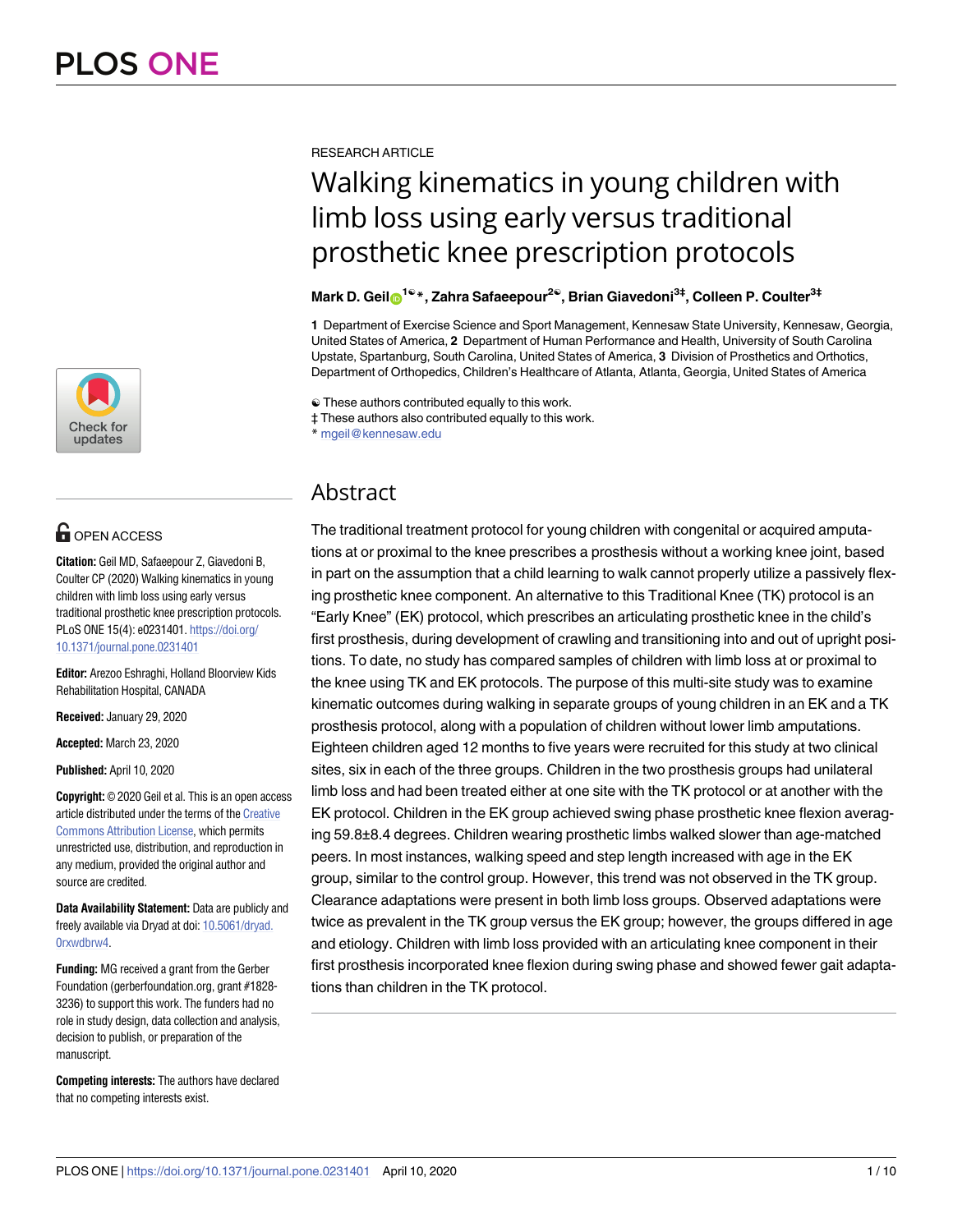#### <span id="page-2-0"></span>**Introduction**

Limb loss creates unique mobility challenges in child development. Congenital limb deficiency is the most prevalent cause of childhood limb loss, with a rate of 3.5 to 7.1 per 10,000 births, followed by acquired amputation due to trauma and disease [\[1,](#page-9-0) [2](#page-9-0)].

Pediatric prosthetic rehabilitation is made more difficult for the clinician due to the changing functional mobility demands of the child and critical developmental milestones. Two important factors are the timing at which a child with limb loss is introduced to their first prosthesis, and the appropriate selection of prosthetic components [\[3\]](#page-9-0). During organization of a child's musculoskeletal, vestibular, visual, and proprioceptive systems, the ability to maintain balance and upright posture gradually develops [\[4](#page-9-0)]. This organization is not independent from the child's prosthetic limb. Ideally, the prosthesis should allow the infant to progress through typical developmental milestones such as sitting, squatting, kneeling, crawling, and independence in other physical activities. When transitioning from crawling to walking, an ideal prosthesis would provide mobile knee flexion necessary for crawling and stable knee extension needed for standing and walking. For clinicians, consideration of the developmental importance of kneeling, squatting, and crawling must be balanced with the stability required to transition to walking.

There is controversy regarding timing of prosthetic knee provision in children. For example, the most recent *Atlas of Amputations and Limb Deficiencies* provides conflicting advice. Scott-Wyard writes, "For a child with above-knee limb deficiency, the first prosthesis should not include a mechanical knee unit because of the need for increased function and stability [\[5](#page-9-0)]." In a later chapter, Coulter writes that infants with a knee in their first prosthesis "have demonstrated the ability to control a prosthetic knee and incorporate knee functions in early developmental activities [\[6](#page-9-0)]."

The conventional treatment protocol for young children with limb loss at or proximal to the knee prescribes a prosthesis without a flexing knee joint to provide a stable base for the development of standing and walking [\[2](#page-9-0), [7](#page-9-0), [8](#page-9-0)]. Smith and Burgess state, "The knee unit should be eliminated or locked in extension until the child is ambulating well and demonstrates proficient use of the prosthesis [[7](#page-9-0)]." Historically, this "Traditional Knee" (TK) protocol has been utilized for two main reasons. First, past prosthetic knee joints were too large for infants and toddlers [\[2,](#page-9-0) [9](#page-9-0)]. Second, a general assumption was made that, as walking develops, stability is preferred over mobility. The first reason is obsolete, since appropriate pediatric knee components now exist [\[10,](#page-9-0) [11\]](#page-10-0). The second assumption is still widely held, since control of a passive prosthetic knee requires selective firing of residual limb muscles at appropriate phases of the gait cycle, acting both concentrically and eccentrically. However, to our knowledge, there is no published evidence that supports these assumptions, and lack of available knee flexion can hinder both swing phase clearance and the acquisition of age-appropriate functional activities.

Alternatively, an "Early Knee" (EK) protocol prescribes an articulating knee joint in the child's first prosthesis, usually when the child achieves pull-to-stand around 12 to 18 months of age. The knee is a free-swinging joint with no active extension assistance or stance control [\[12–15\]](#page-10-0). Previous research has shown biomechanical advantages of the EK protocol. Geil et al. showed that infants with limb loss using a prosthetic knee locked in extension crawled with slower velocity and reduced cadence. However, a more typical "step-through" crawling pattern was seen in the unlocked knee condition, with less asymmetry [[13](#page-10-0), [14](#page-10-0)]. Geil and Coulter showed that clearance adaptations were reduced in the EK protocol, and that children achieved an average of 70.4˚ swing phase knee flexion in the articulated prosthesis side [[12\]](#page-10-0). It is noteworthy that these studies did not include children in a traditional protocol. Instead, they used children in an EK protocol as their own controls by locking their existing prosthetic knee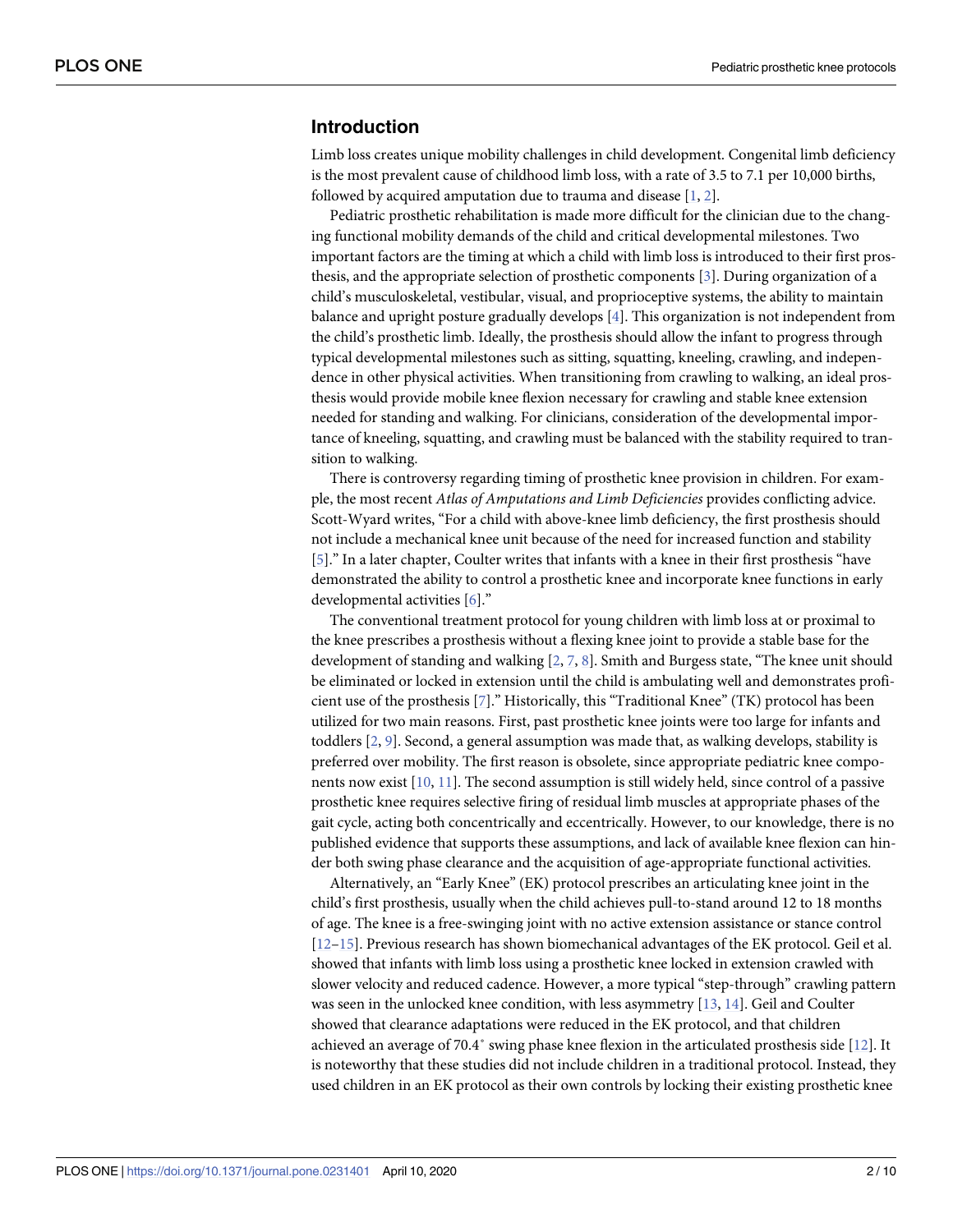<span id="page-3-0"></span>joint into full extension. Wilk et al. examined gait in children who were initially in a TK protocol, after training and transitioning to an unlocked knee, and finally after one year with the unlocked knee. They found that one year of walking with an articulating knee resulted in less asymmetry and reduced circumduction [\[15\]](#page-10-0).

A gap that remains in the literature is an examination of gait in developing children in both TK and EK protocols compared to a control group. Therefore, the purpose of this study was to measure spatiotemporal and kinematic gait parameters for young children in each knee prescription protocol and age-matched typically developing children without amputations.

### **Materials and methods**

This study was a multi-site comparison with a convenience sample of 18 children aged 12 months to five years (Table 1) in three groups: six with unilateral lower limb loss at or proximal to the knee at a site where the EK protocol is the standard of care, six with unilateral lower limb loss at or proximal to the knee at a site where the TK protocol (with no prosthetic knee) is standard, and six age-matched typically developing controls without amputations (C). Children with limb loss used their prosthesis daily without assistive devices and had the same knee protocol from the time of their first prosthesis.

The EK and C groups were assessed at Children's Healthcare of Atlanta and Georgia State University. The TK group was assessed at Shriner's Hospitals for Children in Shreveport, Louisiana. The fitting and alignment of each prosthesis was performed by an ABC board-certified prosthetist with pediatric experience at each hospital according to each site's normal standard of care. The protocol was approved by human subjects review boards at each institution, and informed parental consent was obtained.

**Table 1. Subject demographics.** PFFD = proximal femoral focal deficiency.

|                 | Age | <b>Sex</b>   | <b>Mass</b> | Height | Amputation   |                                                 | Foot                      | Knee                                 | Socket, suspension                                                                              |  |  |
|-----------------|-----|--------------|-------------|--------|--------------|-------------------------------------------------|---------------------------|--------------------------------------|-------------------------------------------------------------------------------------------------|--|--|
|                 | (m) |              | (kg)        | (cm)   | Side         | Presentation                                    |                           |                                      |                                                                                                 |  |  |
| C <sub>1</sub>  | 15  | M            | 10.5        | 75.6   |              |                                                 |                           |                                      |                                                                                                 |  |  |
| C <sub>2</sub>  | 47  | F            | 21.0        | 112.0  |              |                                                 |                           |                                      |                                                                                                 |  |  |
| C <sub>3</sub>  | 67  | F            | 19.2        | 104.0  |              |                                                 |                           |                                      |                                                                                                 |  |  |
| C <sub>4</sub>  | 68  | F            | 22.5        | 117.0  |              |                                                 |                           |                                      |                                                                                                 |  |  |
| C <sub>5</sub>  | 32  | F            | 12.5        | 91.0   |              |                                                 |                           |                                      |                                                                                                 |  |  |
| C <sub>6</sub>  | 21  | F            | 11.5        | 81.0   |              |                                                 |                           |                                      |                                                                                                 |  |  |
| EK1             | 26  | $\mathbf{F}$ | 7.9         | 80.0   | $\mathbb{R}$ | PFFD                                            | <b>TRS</b> Little<br>Foot | 3R38                                 | Ischial weight bearing (PFFD extension), TES belt                                               |  |  |
| EK <sub>2</sub> | 69  | M            | 24.0        | 123.0  | R            | PFFD                                            | College Park<br>Truper    | <b>Total Knee</b><br>Junior $(1100)$ | Pelite liner (segmented socket with anatomical<br>suspension)                                   |  |  |
| EK3             | 48  | F            | 15.5        | 101.0  | $\mathbb{R}$ | PFFD                                            | College Park<br>Truper    | 3R38                                 | KD (partial ischial weight bearing, partial distal<br>end bearing), lateral fenestration straps |  |  |
| EK4             | 62  | F            | 16.0        | 108.0  | $\mathbb{R}$ | PFFD                                            | Trulife<br>Child's Play   | 3R38                                 | Ischial weight bearing (PFFD extension), TES belt                                               |  |  |
| EK5             | 18  | M            | 12.4        | 83.0   | L            | PFFD                                            | <b>TRS</b> Little<br>Foot | 3R38                                 | Ischial weight bearing (PFFD extension), TES belt                                               |  |  |
| TK1             | 22  | F            | 12.6        | 83.7   | L            | Fibular hemimelia                               | <b>SACH</b>               |                                      | Ouad, waist belt                                                                                |  |  |
| TK <sub>2</sub> | 38  | M            | 17.6        | 106.0  | L            | Amniotic Band Syndrome                          | College Park<br>Truper    |                                      | Suction socket, sleeve                                                                          |  |  |
| TK3             | 18  | M            | 9.5         | 74.3   | $\mathbb{R}$ | Fibular hemimelia                               | <b>SACH</b>               |                                      | Quad, belt                                                                                      |  |  |
| TK4             | 31  | M            | 14.5        | 91.4   | $\mathbb R$  | Hypoplastic hemipelvis with<br>absence of femur | <b>SACH</b>               |                                      | Hip disarticulation (including Otto Bock Pedi hip<br>joint)                                     |  |  |
| TK5   17        |     | M            | 10.4        | 78.5   | L            | PFFD                                            | <b>SACH</b>               |                                      | PFFD socket, lanyard suspension                                                                 |  |  |

<https://doi.org/10.1371/journal.pone.0231401.t001>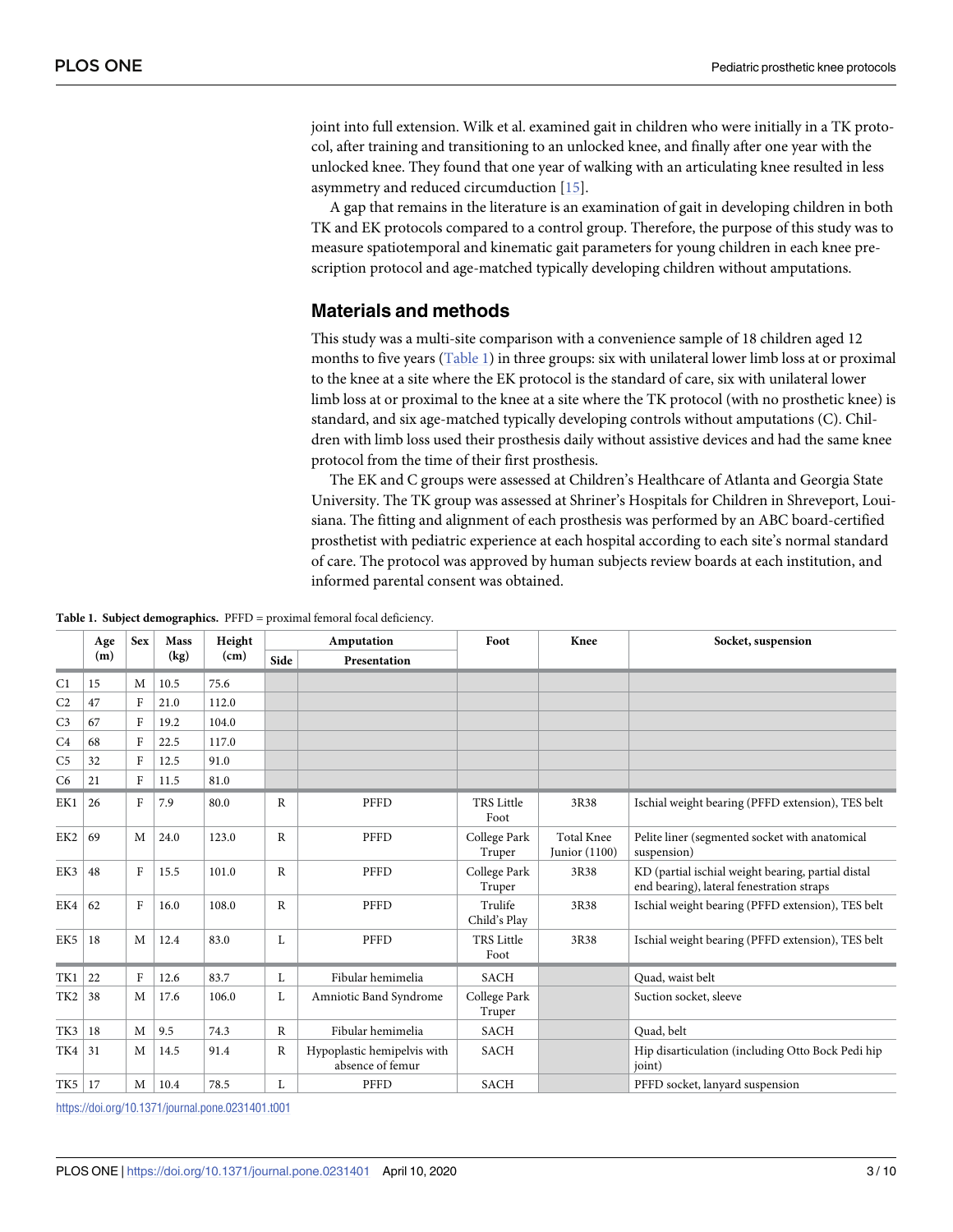<span id="page-4-0"></span>To ensure inter-lab reliability, a single typically developing four-year-old test subject was assessed at both sites within two weeks in a separate, approved protocol. Both laboratories utilized similar motion capture systems (Vicon T10 and T40 cameras at 100 Hz, Oxford Metrics, UK) with identical models and software (Vicon Nexus 2.0, Plug-In-Gait), and examiners followed standardized video training for marker placement [\[16](#page-10-0)]. Sixteen markers were attached according to the Plug-In-Gait lower body marker set, with bilateral markers on anterior and posterior iliac spines, lateral femoral condyles, lateral malleoli, second metatarsal heads, and posterior calcanei. Markers were also placed on the lateral femoral and tibial segments to define the frontal plane. The subject walked barefoot at a self-selected walking speed along a 10 m walkway with no support or external assistive devices. Ten trials were recorded. Comparison of results showed satisfactory consistency between labs. Small differences in placement of frontal plane markers on the thigh and shank segments caused tri-planar differences in kinematics, particularly in pelvis motion [\[17](#page-10-0)]. These placements were subsequently standardized for the main project.

Data collection for the main study followed the same protocol as the preliminary reliability study. For children with prosthetic limbs, prosthetic knee and ankle widths were measured directly and included in subject parameters. Spatiotemporal and kinematic parameters including walking speed, cadence, step length, knee flexion, pelvic obliquity, thigh abduction, and heel height were calculated and averaged across at least ten trials for each subject.

Three of the authors reviewed reconstructed 3D motion stick figures from each trial for each subject to provide subjective documentation of clearance adaptations. Observers were blinded to condition. The two clinicians (CC and BG) were primary observers, and the third (MG) broke any ties. These results were compared to numerical results for each, calculated as follows.

Hip hiking was quantified by measuring both the affected side frontal plane pelvic angle in mid-swing and the contralateral side hip ab/adduction angle [\[18\]](#page-10-0). We created a combined measure based on both of Kerrigan et al.'s measures [\[18\]](#page-10-0), taken from mid-swing on the prosthetic side:

$$
HH = \frac{((\text{Prosthetic side pelvic obliquity}) - (\text{Contralateral side hip ab/adduction angle}))}{2}
$$
 (1)

A positive value means more pronounced hip hiking.

Pelvic obliquity was the maximum swing phase upward prosthetic side angle formed between the line connecting the two ASIS markers and a horizontal plane:

$$
Pelvic Obliquity = \left(\frac{180}{\pi}\right).tan^{-1} \frac{\left(Z_{contralateral} - Z_{prothetic}\right)}{\sqrt{\left(X_{contralateral} - X_{prothetic}\right)^2 + \left(Y_{contralateral} - Y_{prosthetic}\right)^2}}
$$
(2)

where *x*, *y*, and *z* represent ASIS markers in the line of progression, medial-lateral and vertical axes, respectively [[19](#page-10-0)].

Affected side thigh abduction in swing has been suggested as a measure of circumduction [\[18\]](#page-10-0), calculated here as the angle between the lines formed by the thigh and knee centers and the vertical axis of the laboratory:

$$
Thigh Abduction = \left(\frac{180}{\pi}\right).tan^{-1}\frac{Y_{knee} - Y_{thigh}}{Z_{knee} - Z_{thigh}}
$$
\n(3)

where *y* and *z* represent knee and hip joint centers in the medial-lateral and vertical axes, respectively.

Vaulting was quantified by the maximum vertical displacement of the contralateral heel marker in midstance.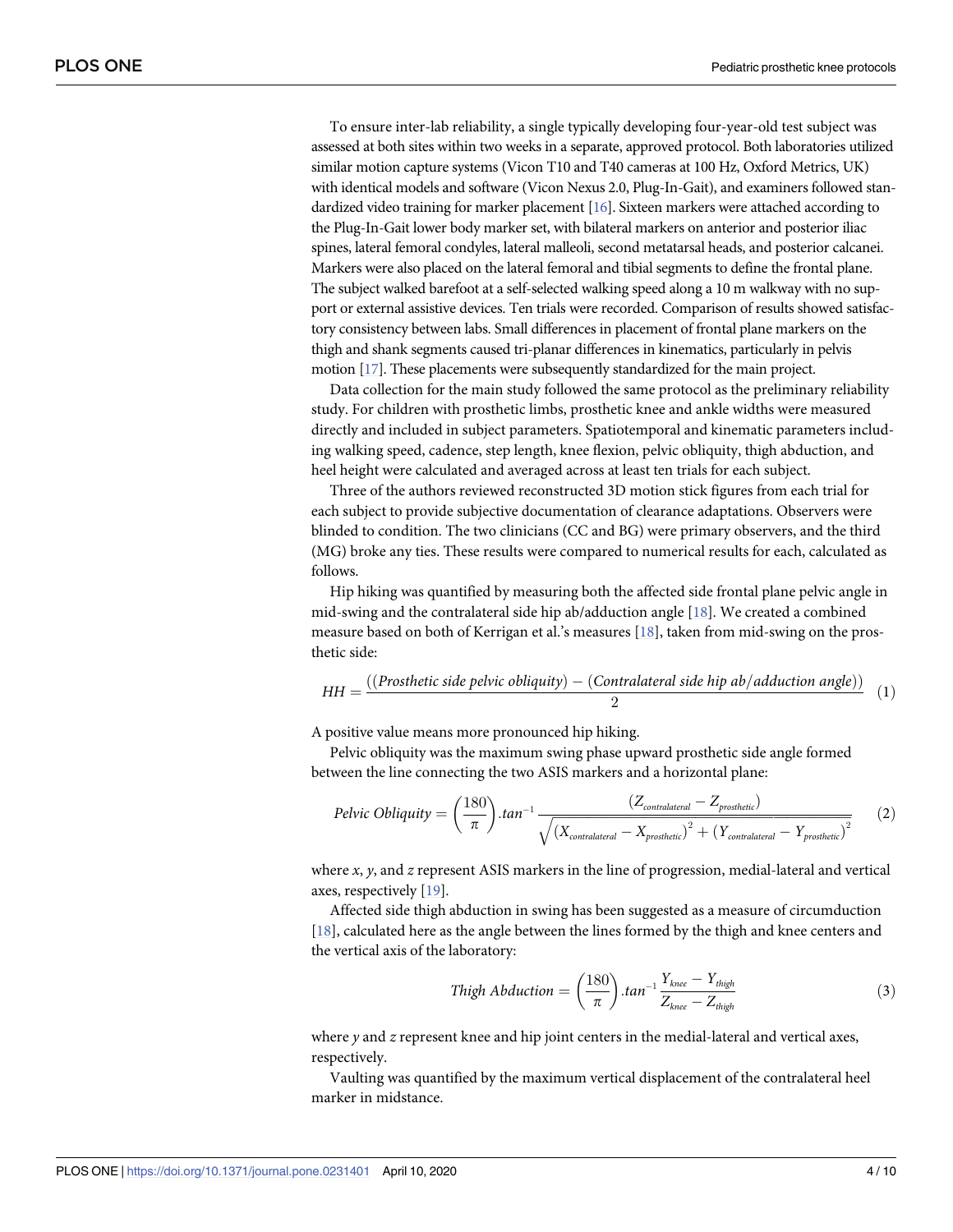<span id="page-5-0"></span>Descriptive statistics, including means and standard deviations, were calculated and compared between groups and between aged-matched pairs when possible.

#### **Results and discussion**

Two children (one EK and one TK) were excluded from the final analysis. One was the only subject to use crawling as the primary mode of ambulation, and one had recently transitioned from a locked to an articulating knee at the time of the study. Therefore, the data from sixteen children were analyzed.

All EK and TK subjects had congenital limb deficiencies. The TK group had a mean age of  $25.20 \pm 9.04$  months, and the reasons for amputation were varied ([Table](#page-3-0) 1). The EK group had a mean age of  $44.60 \pm 22.15$  months, and all had Proximal Femoral Focal Deficiency (PFFD). Differences between groups affected analysis. While age was similar at the young end (18 m vs. 17 m in the two prosthesis groups), ages in the EK group spread much older. An age-matched C was recruited for all TK and EK children, but direct age-matched comparisons between EK and TK were limited. Therefore, analysis focused on description of gait in each group, with consideration of the relative levels of development.

All children in the EK group flexed their prosthetic knees during swing [\(Fig](#page-6-0) 1). Mean prosthetic peak knee flexion over all steps and all EK subjects was  $59.8° \pm 8.4°$ . The mean for the C group was  $68.4° \pm 3.8°$ . Contralateral side knee flexion was  $69.3° \pm 5.8°$  and  $75.0° \pm 5.5°$  for EK and TK, respectively.

Walking speeds were highly variable ([Table](#page-7-0) 2). Two TK subjects showed clinically meaningful higher speeds compared to age-matched peers in the C group. These speeds were gained by an increase in cadence in both subjects, and by an increase in prosthesis-side step length in one. In general, children in the C and EK groups walked faster and with longer steps with increases in age. However, a similar pattern was not seen in the TK group ([Fig](#page-7-0) 2).

Clearance adaptations [\(Table](#page-8-0) 3)—circumduction, hip hiking, and vaulting—were present in at least some subjects in both prosthesis groups, and some children exhibited multiple adaptations. Based on clinical observation, no adaptations were present in the C group, six were observed in the EK group, and twelve in the TK group. Measured adaptation results generally agreed with observational results, with exceptions particularly in the youngest subjects. For example, the youngest C subject showed the highest measure associated with circumduction, but this was due to a large step width common in toddlers and was not clinically observed as circumduction.

The TK protocol described herein has been the standard of care taught in orthopedic texts for decades in the United States, but the advice has promulgated without evidence. For example, Craig et al. in *Pediatrics* suggest a solid tube in the initial prosthesis and the addition of an articulated knee sometime between 37 and 72 months, but cite no evidence [\[20\]](#page-10-0). However, based on recent published evidence and anecdotal observation, some texts are now modifying this recommendation. Bowen and Otsuka in *Lovell and Winter's Pediatric Orthopaedics* described the traditional protocol, but then noted, "In the experience at the authors' center, as well as others, introduction of a prosthetic knee without a locking feature can be used as the first prosthesis when the child first pulls to stand [[8\]](#page-9-0)."

The most fundamental evidence necessary to inform pediatric prosthetic knee prescription is whether or not children can safely utilize an articulating prosthetic knee if one is provided to them. The five EK subjects all achieved swing phase knee flexion, followed by full extension for stable transition to stance phase. Individual means for peak knee flexion angle were variable and appeared to depend on factors including residual limb length and walking speed. Nonetheless, the overall mean of 59.8˚ was directly between values reported in Wilk et al [[15](#page-10-0)], 49˚ and Geil et al. [\[12\]](#page-10-0), 70.4˚.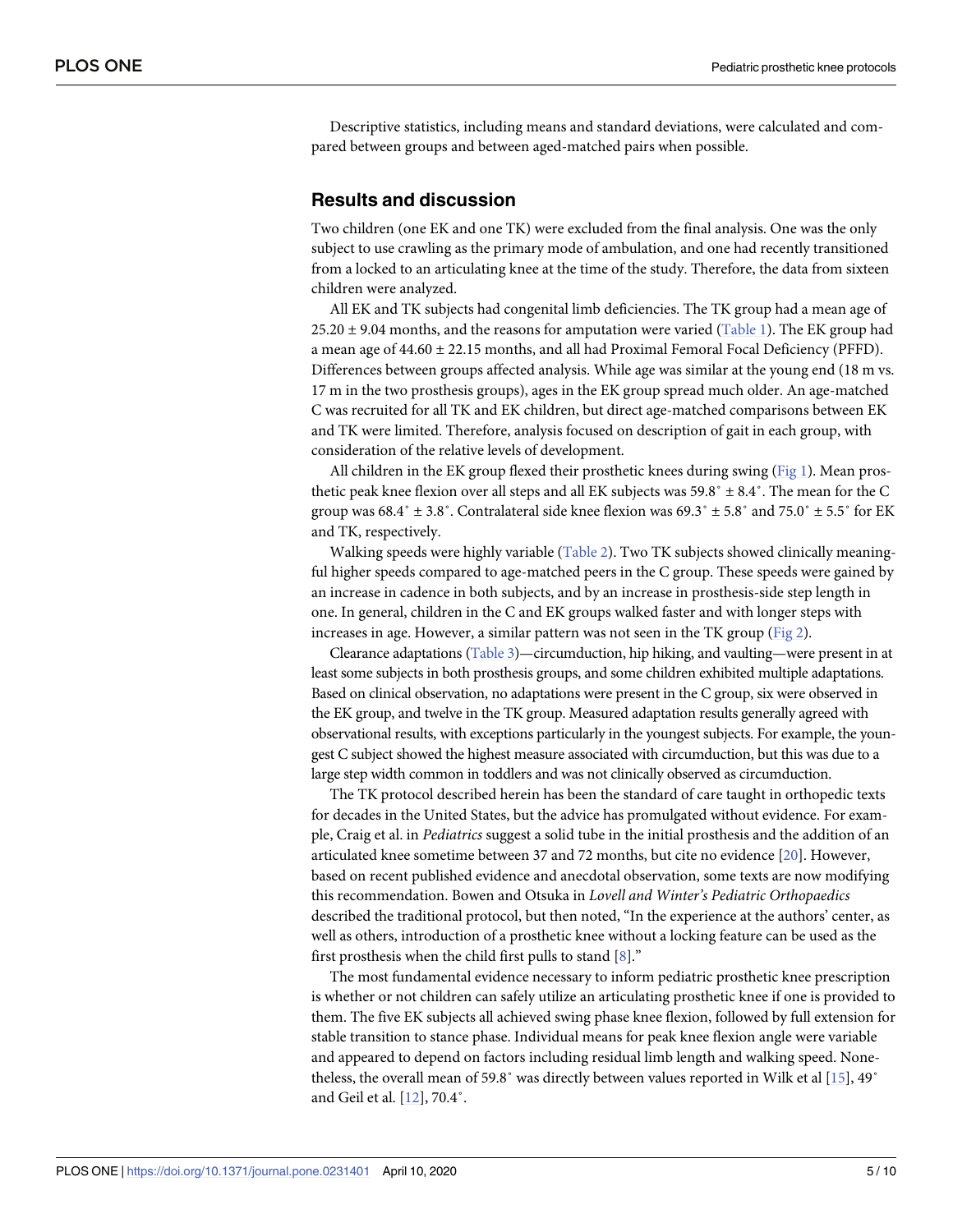<span id="page-6-0"></span>



<https://doi.org/10.1371/journal.pone.0231401.g001>

Variability in gait patterns in all groups was a complicating factor in interpretation of results. Even when standard deviations were low within a group, means between subjects were often quite different. In particular, the PFFD etiology in the EK group affected the results and was a limitation of the study. PFFD involves a variety of prosthetic fitting strategies, including distally located knee joints to allow for swing phase clearance and sitting [\[21\]](#page-10-0).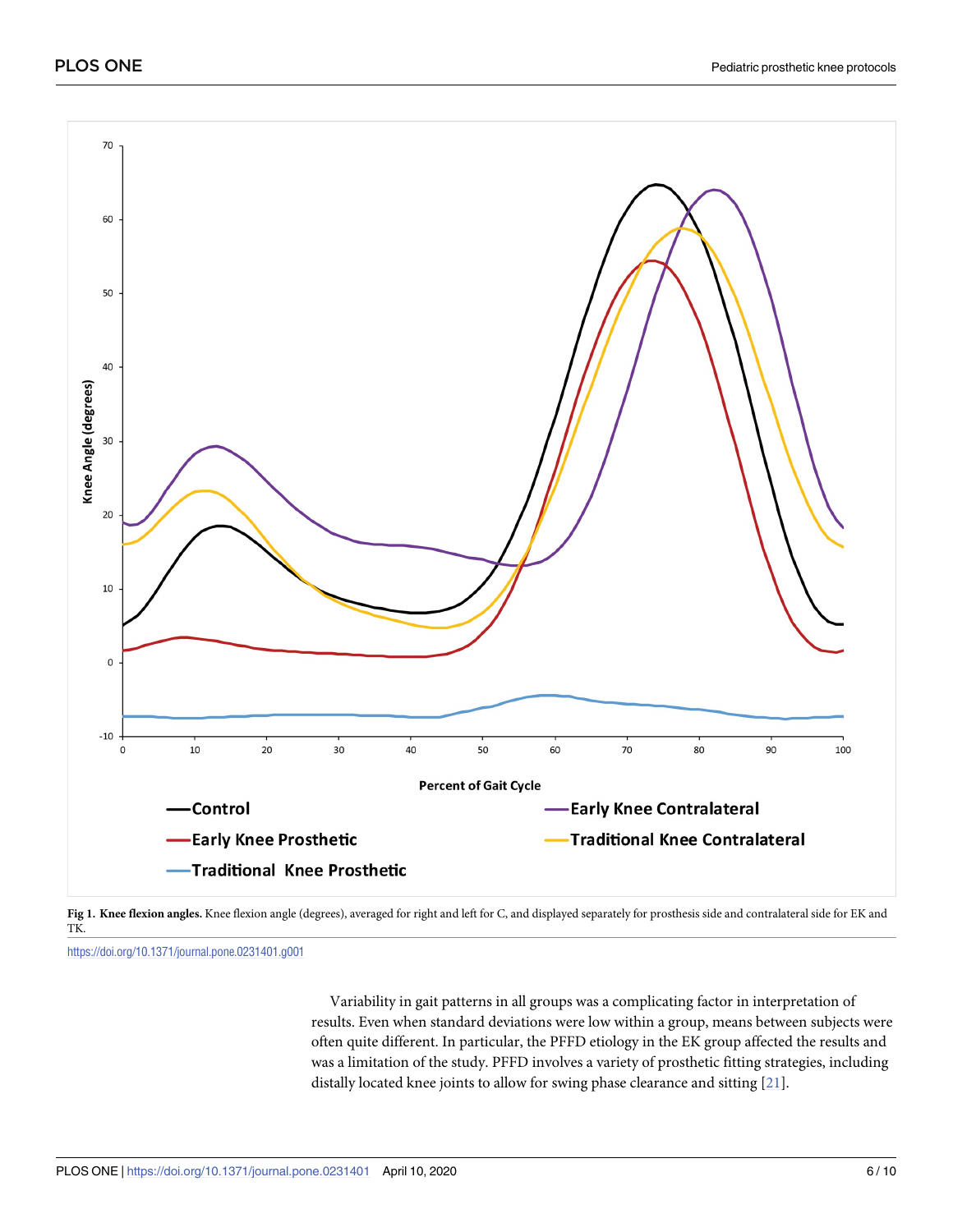|           |      | Walking Speed (m/S) |      |     | Cadence (steps/min) |     |      | Prosthetic Step Length (cm) |      |      | Contralateral Step Length (cm) |      |
|-----------|------|---------------------|------|-----|---------------------|-----|------|-----------------------------|------|------|--------------------------------|------|
| Age $(m)$ | EK   | TK                  | C    | EK  | TК                  | C   | EK   | TK                          | C    | EK   | TK                             | C    |
| $15 - 18$ | 0.44 | 0.54                | 0.56 | 130 | 150                 | 159 | 22.7 | 22.2                        | 25.7 | 22.3 | 23.9                           | 22.8 |
|           |      | 0.87                |      |     | 189                 |     |      | 33.6                        |      |      | 26.0                           |      |
| $21 - 26$ | 0.34 | 0.78                | 0.75 | 171 | 116                 | 186 |      | 30.2                        | 28.5 |      | 29.0                           | 25.8 |
| $31 - 38$ |      | 1.49                | 0.87 |     | 197                 | 164 |      | 14.9                        | 36.1 |      | 23.5                           | 35.4 |
|           |      | 0.35                |      |     | 121                 |     |      | 55.6                        |      |      | 46.1                           |      |
| $47 - 48$ | 0.55 |                     | 1.32 | 118 |                     | 165 | 21.4 |                             | 58.1 | 36.4 |                                | 54.9 |
| $62 - 69$ | 0.82 |                     | 1.00 | 116 |                     | 139 | 49.6 |                             | 48.6 | 44.4 |                                | 49.9 |
|           | 1.12 |                     | 1.43 | 158 |                     | 176 | 53.4 |                             | 57.0 | 47.3 |                                | 56.0 |

#### <span id="page-7-0"></span>**[Table](#page-5-0) 2. Spatiotemporal results in age-matched groups.**

<https://doi.org/10.1371/journal.pone.0231401.t002>

It was interesting to note that some EK children still exhibited passive prosthetic knee flexion despite very distal placement of the knee joint center. For these children (EK5 in particular), the knee joint was so distal that swing phase flexion afforded very small gains in clearance. Geometrically, given a vertical thigh segment, placement of the knee from a vertically centered position (50% leg length) to a position 25% more distal (75% leg length from proximal) results in a clearance reduction of  $\frac{L}{2}(1-\cos\theta)$ , where *L* is the leg length and *θ* is the knee flexion angle. Distal knee placement can result in several centimeters of clearance loss. In addition, the small segment carries less mass and is therefore less apt to swing inertially. Nonetheless, these subjects still showed a reasonable swing phase knee flexion curve. This is promising, since the bilateral knee height discrepancy will diminish with growth while the child continues to learn necessary synergistic hip muscle action.

It is also important to note that children in the EK group maintained stance stability while utilizing the knee in swing, at least within the controlled laboratory environment. It is beyond the scope of this project to assess stability or instances of knee buckling during activities of daily living; however, anecdotal feedback from clinicians and parents in the EK protocol indicated no stability concerns beyond the falls typical of children learning to walk.





<https://doi.org/10.1371/journal.pone.0231401.g002>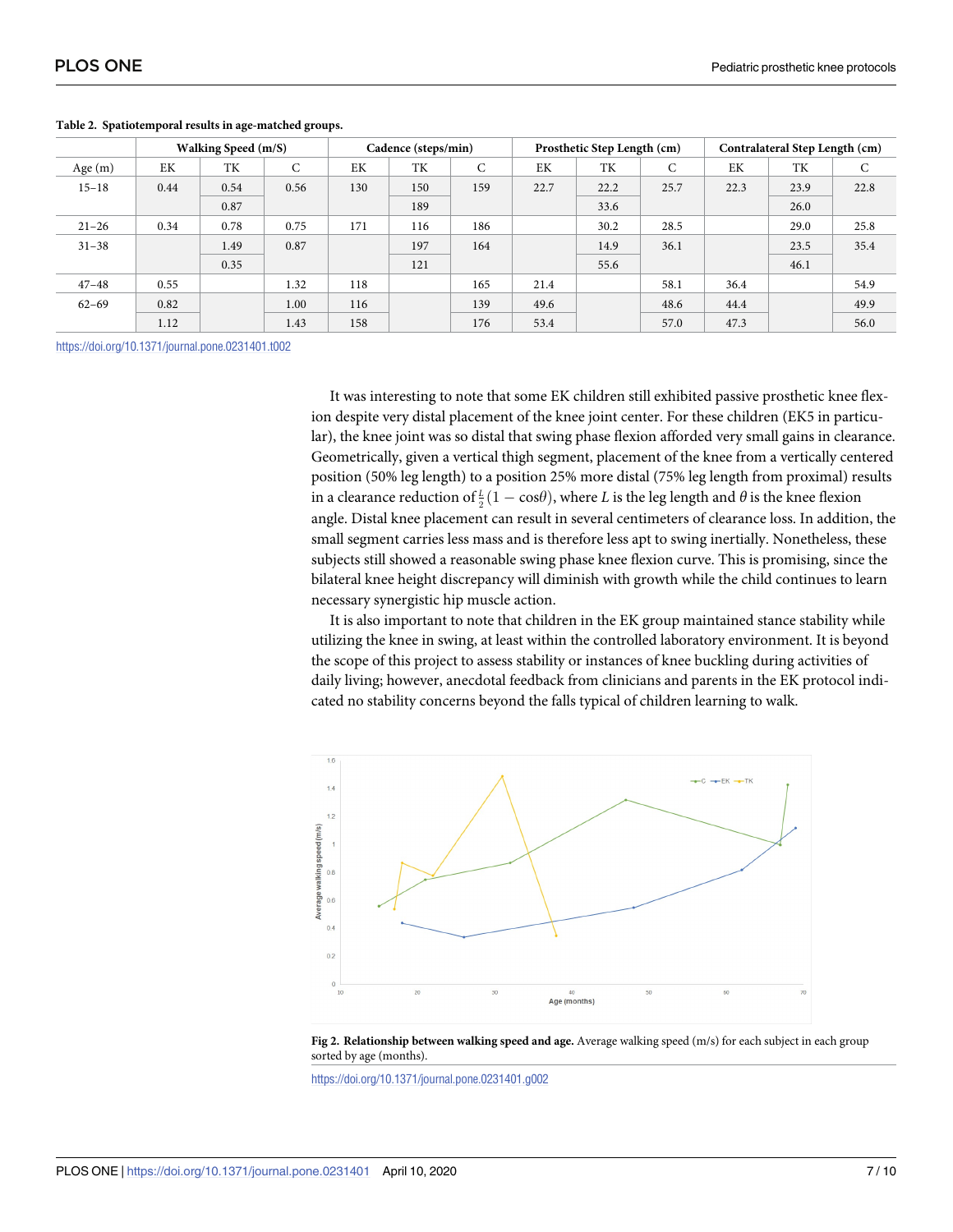| Subject         | Circum-duction (degrees) | <b>Hip Hiking (degrees)</b> | Vaulting (mm) |
|-----------------|--------------------------|-----------------------------|---------------|
| C1              | $-33.5$                  | 17                          | 3.5           |
| C6              | $-3.8$                   | 2.9                         | 5.5           |
| C <sub>5</sub>  | $-7.2$                   | 1.3                         | 10.1          |
| C <sub>2</sub>  | $-3.7$                   | 3                           | 9.2           |
| C <sub>3</sub>  | 0.8                      | $-1.8$                      | 12.7          |
| C4              | $-3.1$                   | $-0.4$                      | 11.6          |
| EK5             | $-19.3$                  | 18.5                        | 9.4           |
| EK1             | $-30.3$                  | 25.1                        | 8.8           |
| EK3             | $-30.2$                  | 8.6                         | 31.2          |
| EK4             | $-5.8$                   | 8.8                         | 51.5          |
| EK2             | $-14.4$                  | 14.5                        | 15.3          |
| TK5             | $-22.3$                  | 13                          | 13.3          |
| TK3             | $-20.1$                  | 18.1                        | 5.2           |
| TK1             | $-17.1$                  | 13.3                        | 7.9           |
| TK4             | $-18$                    | 17.9                        | 46.3          |
| TK <sub>2</sub> | $-22.1$                  | 6.9                         | 39.6          |

<span id="page-8-0"></span>**[Table](#page-5-0) 3. Clearance adaptations.** Numerical results for each adaptation (see [Methods\)](#page-3-0), along with shading to indicate observational results, with Red indicating the presence of the adaptation and Green indicating that it was not observed. Subjects in each group are sorted by age, youngest to oldest.

<https://doi.org/10.1371/journal.pone.0231401.t003>

Lack of knee flexion necessitates a clearance adaptation. There was no single preferred adaptation in the TK group, and all TK children exhibited more than one adaptation. Four of five circumducted, all five showed hip hiking, and three of five vaulted. In the EK group, adaptations were present in most children, though they were fewer. However, as mentioned, several children in the EK group were older than those in the TK group.

For vaulting, a measure of around 35 mm was an approximate numerical cutoff between *No* and *Yes* observations, though TK5 was an exception. For hip hiking, a measure of about 7–17 degrees showed some *Yes* and some *No* observations. For circumduction, a cutoff of -20 degrees separated most *Yes* and *No* observations, except for TK1 and C1. These results differed from those for adults in Kerrigan et al. [[18](#page-10-0)], who found an average of 9.8˚ thigh abduction in adults with stroke who had stiff-legged gait, and 3.9˚ in able bodied adults. This underscores the differences in our younger population, and the need for more refined numerical measures of clearance adaptations and severity in children.

Provision of a prosthetic component should also consider costs versus benefits. In this case, according to typical practice, the early provision of an articulating prosthetic knee joint carries no cost. Usually, the same knee would be provided anyway, just at a later point, and the service life of the knee is not affected by the early provision. In addition, in the United States, the code for reimbursement used to fabricate any prosthesis for a child with unilateral limb loss at or above the knee already includes provision for a knee joint. Code L5200 includes a "single axis constant friction knee [[22](#page-10-0)]." The only available code without a knee joint is for a so-called "stubby" prosthesis, which is not appropriate for unilateral transfemoral amputations.

There were several limitations in this study. Foremost, the convenience sample resulted in small sample sizes and important difference in ages between the children in each limb loss group. This limited statistical analysis to description of each group and limited age-matched comparisons. Despite this limitation, consistent findings with respect to knee flexion enable conclusions to be drawn based on the data. In addition, this was a cross-sectional study of very young children. A longitudinal study would permit closer examination of the persistence of clearance adaptations following transition to a knee in the TK protocol.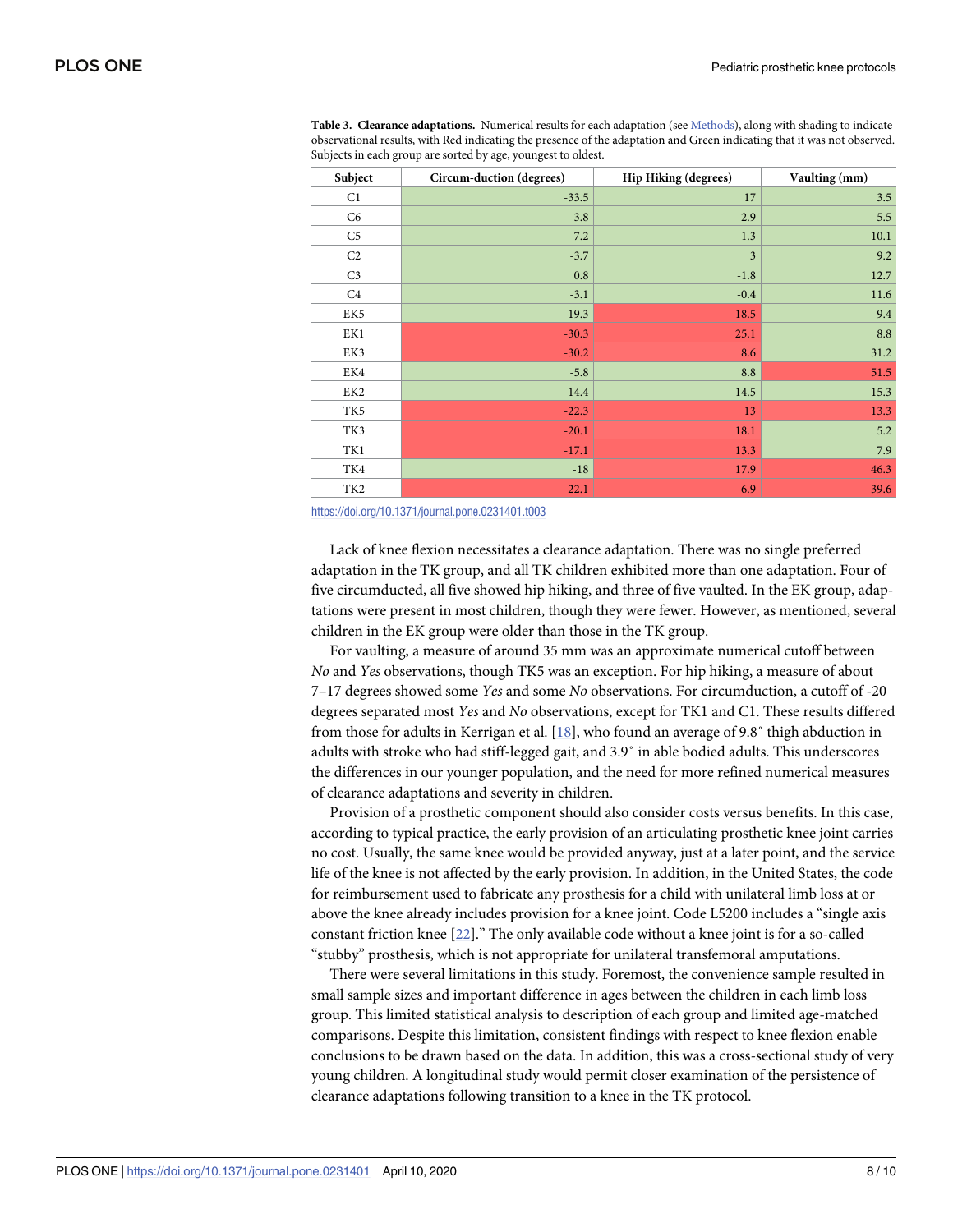#### <span id="page-9-0"></span>**Conclusions**

In conclusion, this study found that young children with limb loss will utilize prosthetic knee flexion and extension if it is available to them. Absence of an articulated knee, as in the TK group, requires the child to incorporate clearance adaptations in gait. Some children in the EK group exhibited no clearance adaptations. Given that there is often no monetary cost associated with provision of a knee joint in the first prosthesis, and the possibility of improved gait, the Early Knee protocol should be considered as a standard of care, replacing the traditional protocol.

#### **Author Contributions**

**Conceptualization:** Mark D. Geil, Brian Giavedoni, Colleen P. Coulter.

**Data curation:** Mark D. Geil, Zahra Safaeepour, Colleen P. Coulter.

**Formal analysis:** Mark D. Geil, Zahra Safaeepour, Brian Giavedoni, Colleen P. Coulter.

**Funding acquisition:** Mark D. Geil.

**Investigation:** Mark D. Geil, Zahra Safaeepour, Colleen P. Coulter.

**Methodology:** Mark D. Geil, Zahra Safaeepour, Brian Giavedoni.

**Project administration:** Mark D. Geil.

**Resources:** Mark D. Geil, Zahra Safaeepour.

**Writing – original draft:** Mark D. Geil, Zahra Safaeepour, Brian Giavedoni, Colleen P. Coulter.

**Writing – review & editing:** Mark D. Geil, Zahra Safaeepour, Brian Giavedoni, Colleen P. Coulter.

#### **References**

- **[1](#page-2-0).** Ephraim PL, Dillingham TR, Sector M, Pezzin LE, MacKenzie EJ. Epidemiology of limb loss and congenital limb deficiency: a review of the literature. Archives of physical medicine and rehabilitation. 2003; 84(5):747–61. [https://doi.org/10.1016/s0003-9993\(02\)04932-8](https://doi.org/10.1016/s0003-9993(02)04932-8) PMID: [12736892](http://www.ncbi.nlm.nih.gov/pubmed/12736892)
- **[2](#page-2-0).** Modrcin A, McLaughlin M, Luetke M. Pediatric Limb Deficiencies. Pediatric rehabilitation: principles and practice 5ed New York: DemosMedical. 2015:307–35.
- **[3](#page-2-0).** Eshraghi A, Safaeepour Z, Geil MD, Andrysek J. Walking and balance in children and adolescents with lower-limb amputation: A review of literature. Clinical biomechanics. 2018; 59:181–98. [https://doi.org/](https://doi.org/10.1016/j.clinbiomech.2018.09.017) [10.1016/j.clinbiomech.2018.09.017](https://doi.org/10.1016/j.clinbiomech.2018.09.017) PMID: [30268996](http://www.ncbi.nlm.nih.gov/pubmed/30268996)
- **[4](#page-2-0).** Everett T, Kell C. Human movement: An introductory text: Elsevier health sciences; 2010.
- **[5](#page-2-0).** Krajbich JI, Pinzur MS, Potter BK, Stevens PM. Development of Locomotor Systems IN: Atlas of Amputations and Limb Deficiencies: Surgical, Prosthetic, and Rehabilitation Principles Lippincott Williams & Wilkins; 2016.
- **[6](#page-2-0).** Krajbich JI, Pinzur MS, Potter BK, Stevens PM. Pediatric Physical Therapy IN: Atlas of Amputations and Limb Deficiencies: Surgical, Prosthetic, and Rehabilitation Principles: Lippincott Williams & Wilkins; 2016.
- **[7](#page-2-0).** Skinner HB. Current Diagnosis & Treatment in Orthopedics Lange Medical Books: McGraw Hill; 2006.
- **[8](#page-2-0).** Weinstein SL, Flynn JM. Lovell and Winter's pediatric orthopaedics: Lippincott Williams & Wilkins; 2013.
- **[9](#page-2-0).** Krebs DE, Edelstein JE, Thornby MA. Prosthetic management of children with limb deficiencies. Physical therapy. 1991; 71(12):920–34. <https://doi.org/10.1093/ptj/71.12.920> PMID: [1946626](http://www.ncbi.nlm.nih.gov/pubmed/1946626)
- **[10](#page-2-0).** Andrysek J, Naumann S, Cleghorn WL. Design and quantitative evaluation of a stance-phase controlled prosthetic knee joint for children. IEEE Transactions on neural systems and rehabilitation engineering. 2005; 13(4):437–43. <https://doi.org/10.1109/TNSRE.2005.856071> PMID: [16425824](http://www.ncbi.nlm.nih.gov/pubmed/16425824)